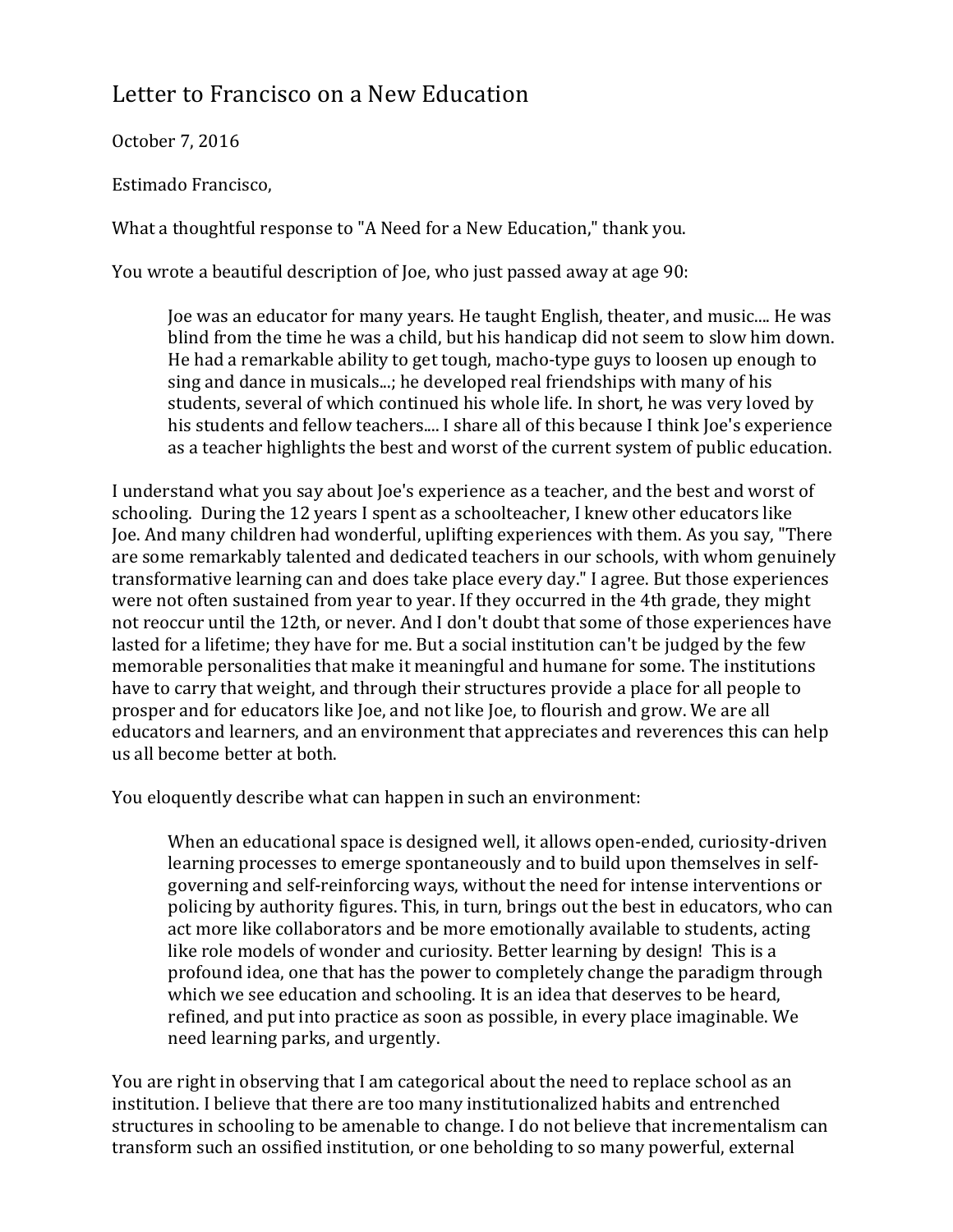pressures. The last fifty years of school reform would seem to confirm this view. The laudable, desirable examples of educational experiences in schools are mostly the result of some educator doing wonderful things with students. They are occasions of small heroisms—the indomitable human spirit rising up to overcome circumstances. But these experiences occur in spite of schooling's structure rather than because of it. I'm just suggesting there is a better way to educate, and it doesn't involve school.

But if I persist in this belief, you say, "I have two worries: First, it will alienate your readers, many of whom are teachers. Second, it burns conceptual bridges that may help us to imagine how to get from where we are to the possible future you describe. Can't we continue to build upon what is working in schools now without being mere reformers, polishing the brass on the Titanic? Is there no middle ground?" I'm sorry to say I think not. We have been in the middle ground for decades; I can't see the benefit of staying there for decades more. This is not a theoretical issue. The quality of lives is at stake: millions living now, for whom we could do much better. Unfortunately we live in a timid time, when present fears and insecurities make us cling to what is familiar and secure, and when nostalgia for some past, that we imagine was better than it really was, makes us reluctant to work on something entirely new. However, I believe that most teachers care more about the personal growth, genuine curiosity and motivating interests of students than about preserving the administrative, architectural, curricular and testing structures of schools.

I agree with you that many schools are better endowed and more stable than many poor or dysfunctional communities and families. So it makes sense for you to say, "And even for those students who are not lucky enough to meet a teacher like Joe, it is a blessing that many children, even those who are from poor, rural, and/or dysfunctional places, can go to school and have the chance to be exposed to things that will nourish them—and, indeed, to be forced to learn things that they would very likely not seek out if they were left to their own devices." There is a chance some will be nourished, but the dropout rates from sixth grade through college suggest that many, perhaps up to  $50\%$ , are not nourished. The fact that some people have benefited from schooling does not justify the institution, especially when many people have not. I'm suggesting that reforms have not changed and cannot change schools to benefit the majority of students, and the only genuine hope is to create entirely new environments for learning. This is not unimaginable, and in a nation that prides itself on innovation, we should give it a try.

Overcoming one's environment is an act of courage. It ought never to be necessary to recommend this to anyone as a normal or expected course of action. Yet this is a typical admonition: Just work hard, stay focused, ignore or avoid the dysfunctions or bad influences of your surroundings; you can be anything you want to be! It's what we expect from our bootstrap individualist mythology. But since we generally, yet silently, acknowledge the power of environments to shape life and influence behavior, shouldn't we be making environments that nurture becoming fully human, rather than admonishing people to overcome environments that don't? Yet we increasingly are asking young people to overcome not only difficult living conditions but also troubled school environments. Teachers are not principally responsible for this; irreparable structural inadequacies are.

The standardized educational methods and evaluation procedures of our elementary and secondary schools, colleges and universities are primitive in comparison to the rich and diverse complexity of human development and learning and the broad growth of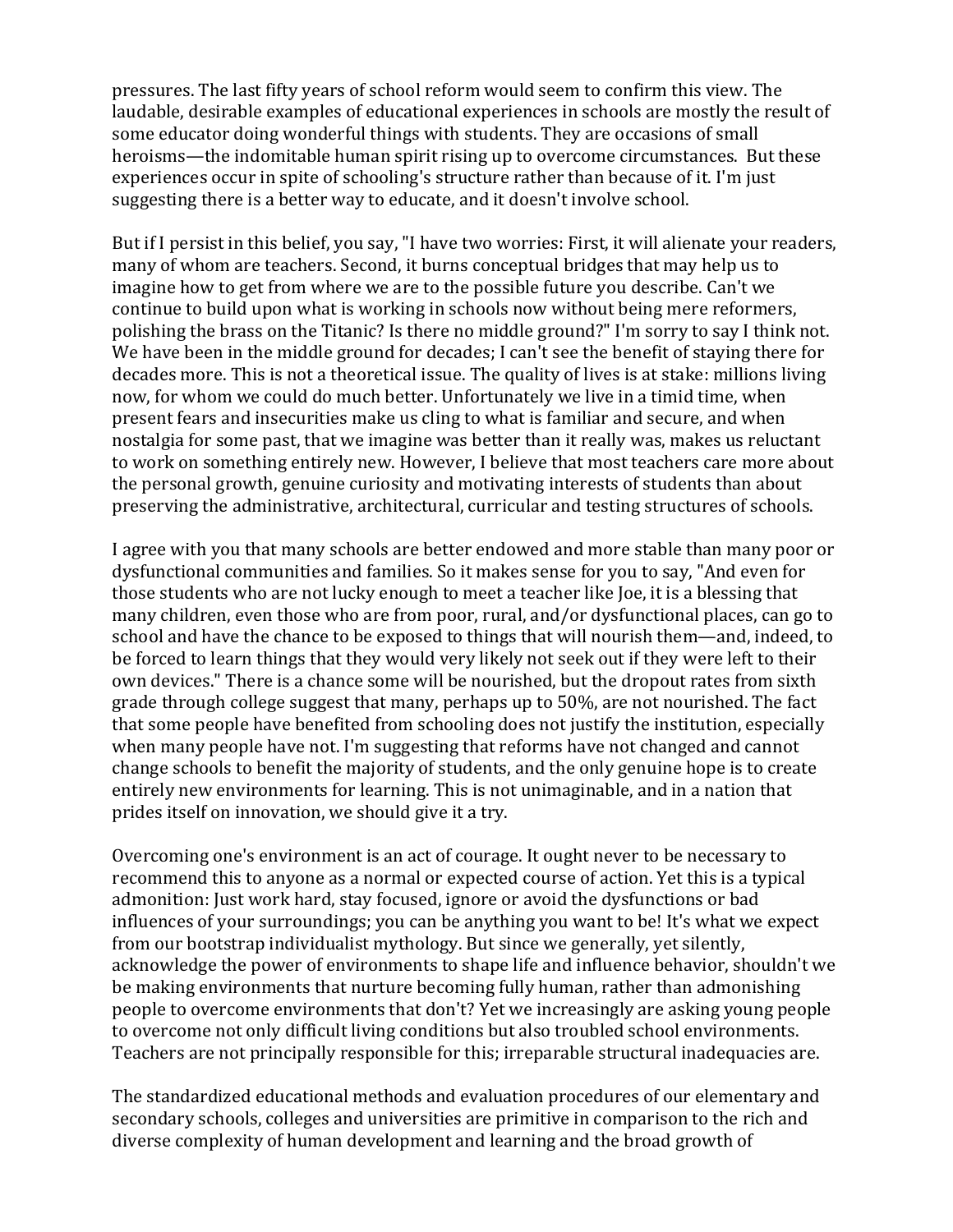intelligence. The environments for learning in our elementary and secondary schools, colleges and universities are austere and barren in comparison to the social and natural environments of the world in which we live. For most children the world they first experience is dynamic, four dimensional, participatory, and filled with countless, wonderful, unpredictable creatures and things; but after a few years in school this world has been flattened into screens or static sheets of paper. Not even in the wildest, most imaginative world of an adult can this flatland replace the education provided by living learning.

If we choose to educate to our fullest capacity, to the maximum benefit of every learner, to the greatest effectiveness and lasting value for lifelong learning; if we really make comprehensive, personal education a top national priority, then we would create entirely new environments for learning that correspond in their complexity and richness as much as possible to the complexity and richness of our social and natural world. The idea for learning parks was an attempt to accommodate this with an environment that itself assimilates the complexity and diversity of human development and learning, such that the resources for personal learning are there when developing interests and abilities require them. Personal learning is an active and social process calling on the full engagement of the surrounding social milieu and physical environment, unlike the individualistic isolationism of most school assignments, learning assessments and evaluations.

As a nation we have elevated "educational opportunity" to a slogan representing the great equalizer of democracy giving everyone equal access to the American dream. But this is a lie. We have done fairly well in giving everyone access to school, but the effect of our schooling is to restrict learning opportunities to a narrowly defined curriculum and an even more narrowly defined methodology. Schools constrict learning and unevenly distribute and award educational opportunities, and because of this and many structural rigidities, schools perpetuate inequality. The idea of learning parks seeks to correct this by preparing educational environments with so many opportunities for all sorts of learning already within them that they readily and appropriately respond to and support the needs of the developmental trajectory of each person that inhabits them.

I might add that an appropriate response to developmental learning needs is not an individualized instructional plan, nor are educational needs characterized by some deficiency, disability, impairment or lack of knowledge. Rather, what learners need are the resources of the learning environment that can be used by them in the pursuit or discovery of new interests, or in the further development or enhancement of a present capacity, or in the integration of previously disparate activities or ideas. And the response consists of the readily available opportunities to utilize these resources, along with their human support, within a context for their creative and productive use.

And most importantly, an appropriate response is a recognition, by those people functioning at the time as educators, of the readiness and needs of a learner when these are first manifested, and an understanding of what particular resources and contexts for use will be most fruitful for the learner at this time, such that the experience opens the door to further development and learning. This could be, for example, that Suzana needs to spend some time dancing with Ms. Green, or that John needs a hand drill and Pablo needs a trombone, or that Latisha needs to see what Dr. Martinez is doing with ribosomal RNA, or that Fashid needs to be slipped a copy of Brecht's *Galileo*, or that Femi needs help using a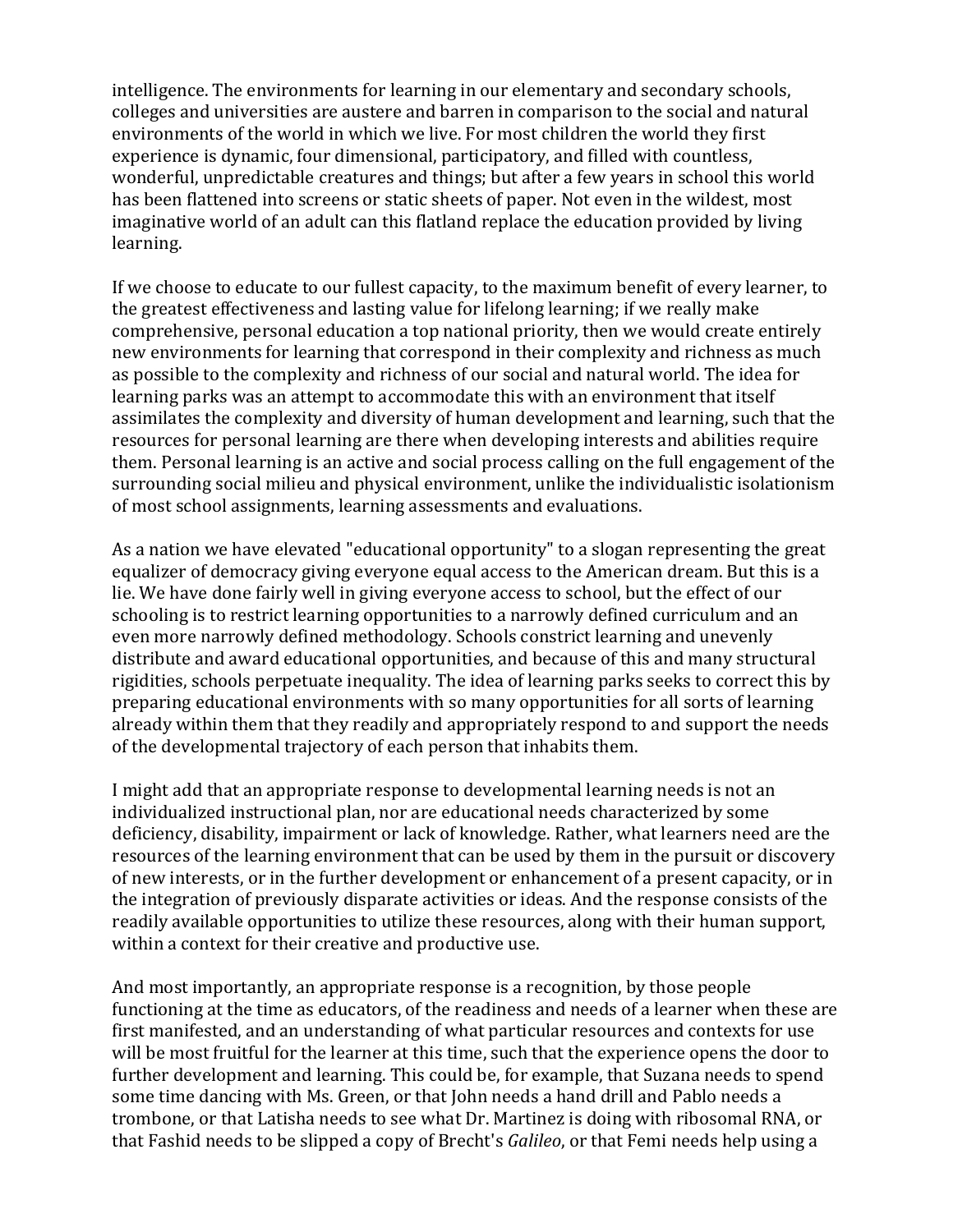mass spectrometer, or that Pilar needs seedlings and Andre needs a hand, or that Lily needs food and a safe place to sleep, or that Leon needs a friend and Yang needs a hug.

You suggest that, "Authority and coercion can be healthy and helpful, in some contexts, and when paired with love, integrity, and skill." I'm so glad you qualified authority, but I can't agree with coercion. I think that love, integrity, skill, respect, understanding, kindness and empathy are themselves authorities, and are all that is needed with respect to learning. This is especially so when an institutional culture has been built up and shaped by the values implicit in learning, and has the range and diversity of lifespan participants. I do reject the authority and coercion of rank or power in education, or the authority of dogma or wealth, or the authority to punish or humiliate, or to ostracize, classify or otherwise decide the fate of another person. Think of what the authority of love might look like in a place of learning.

My hope is to call out the distortion caused by oversimplified and individualistic conceptions of learning, which include oversimplified conceptions of people as learners and of the environment, the engaged world and other people, as subject matter. The elements of complex activities are unified in acts of learning, but we habitually separate them as attributes of an individual, on the one hand, from attributes of an environment on the other. A result of this habit is that the elements tend toward isolation in practice as they become defined as student, learner, user, tool, or teacher, knowledge, object, problem, product, skill and so on; or even more minutely as information, idea, phenomenon, measurement, datum and such. The effect is to disintegrate learning into discrete items that are coherent only in small packets. But learning is beautifully and unpredictably more complex and integrated, and it is essential to honor this when collaborating with anyone that is learning.

I think it is important that you: "want to warn us against the temptation to imagine learning parks as apolitical spaces. Today, schools are already supposed to be apolitical spaces. All of the messy, practical, political stuff is kept hidden from students and is relatively inaccessible to teachers. As a result, all of the decision-making about policy, curriculum, and resource-allocation is done outside of the classroom, by administrators and others who are out of touch and who tend to succumb to perverse incentive structures." For me, advocating that a learning park should be a place of education derived from principles of learning rather than from principles of politics, economics, etc., does not mean that it is apolitical or that economics, law, religion, tradition and other social habits are irrelevant. It only means that the guiding principles and values for structure, content and practice are those that characterize learning and that these principles and values determine the characteristics of the politics, economics, etc. of the learning park and not vice versa. This is in contrast to the present situation where the principles and values of economics seem to determine the characteristics of politics, education and civic behavior in general. Of course, this also means that we have to ask what we mean by learning, and what it means to be educated, and it requires us to have these conversations. Many differences in detail among learning parks would depend upon differences in the provisional outcomes of these conversations.

As you point out: "Funding for the construction, maintenance, and programming will need to be secured and accounted for. People will need to fix the plumbing and lights when they break down. Decisions will need to be made about what to do when, and conflicts over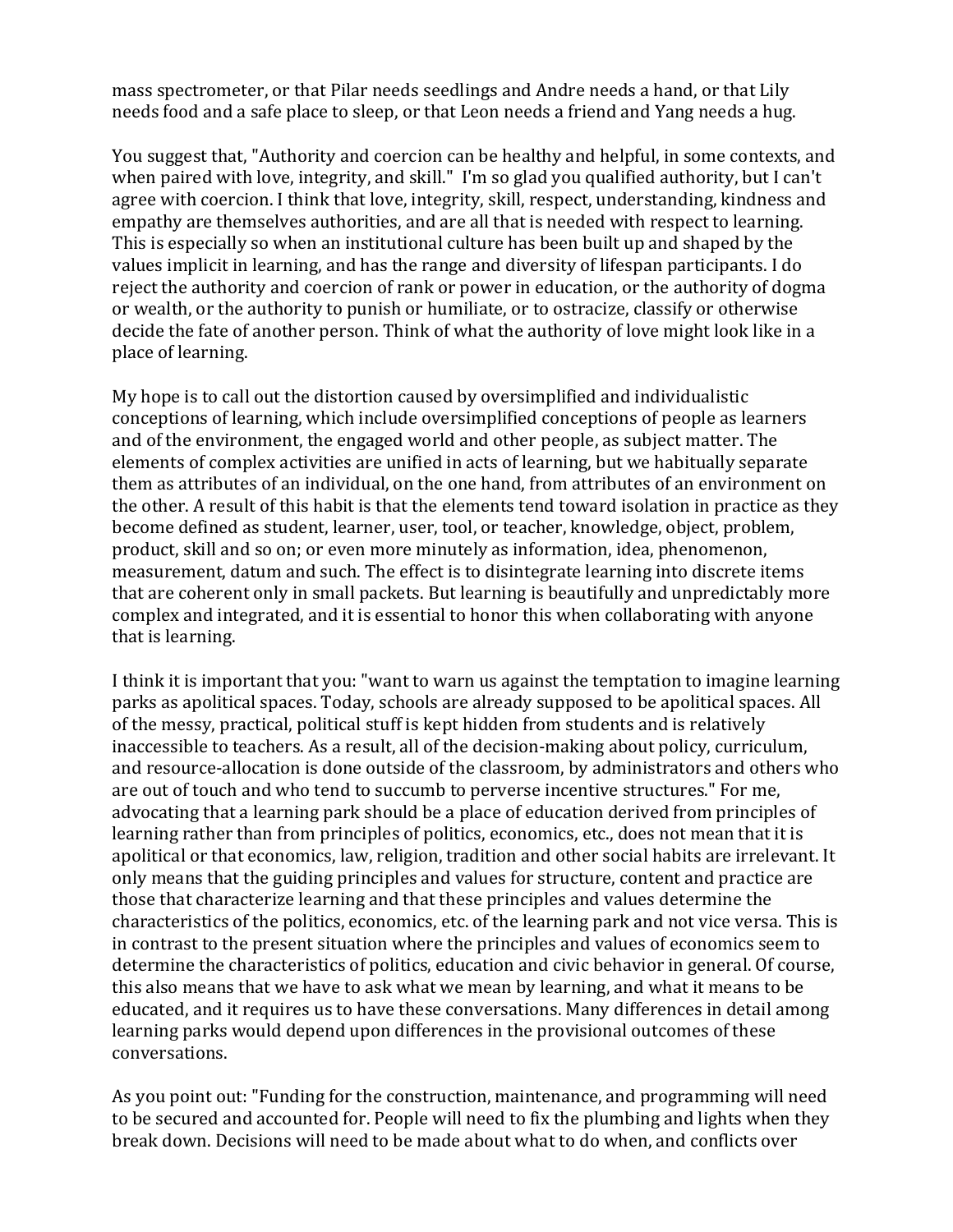resources will need to be resolved. Dangerous people will need to be kept away.... On and on." Yes, there are a great many details that will have to be worked out. Though many people have asked me to describe in detail the organization, operation, administration, and curriculum of learning parks, I have not done so because in order to remain true to the needs or the principles proposed in "A Need for a New Education," such details would have to be created by the people participating in each of the learning parks as they develop over time. Each one could differ from the others in detail. I realize that this could make the search for funding difficult, especially to fund the first demonstration project, because funders generally want detail, and most of them also want something that guarantees "success," however that is defined. But I expect that the details would develop quickly as soon as a coherent group began planning a learning park. We can only hope that some people no longer want to invest in 19th century education, and will risk investing in a 21st century educational experiment that may have great promise.

Your suggestion, as follows, is a good example of one of many possible starts on this detail:

All of this will require lots of administration. My suggestion is: Do this administration in the learning park itself, by the learners themselves. Just as learners will construct their own tools and learning materials in on-site wood shops and computer labs, so, too, let them construct their own policies and management practices. Let them develop their own fundraising enterprises, do their own accounting, fix their own plumbing, grow and prepare their own food, paint their own walls, resolve their own conflicts, run their own security, decide on their own how the schools resources might be used to help address issues faced by the community, local and global. As I envision it, a learning park would be like a society within a society. As a small, self-sufficient community, and it would practice a form of direct democracy that is most feasible in small, self-sufficient communities. Learners would thus be highly politicized, and they would spend a great deal of time gaining the skills needed to make such a society run well.

So I support your suggestion for learning parks to be operated, administered and maintained by the participants themselves. Also, I think your characterization of them as societies within a society is somewhat accurate insofar as they could be partially residential local neighborhoods and semi-self-sufficient and self-governing, yet still be dependent on the surrounding community for links to municipal infrastructure, some professional services, commerce, communication and residences, and fully participating as an organizational member in the life of the surrounding communities. Based on a participating population distribution representing a typical eighty-year, or so, age span, I expect that a fully operational, lifelong learning park would include about 4,000 participants. This would allow for some form of direct democracy, as you suggest. And this democracy would depend on people representing each other's interests even more than their own, on face to face conversation and shared work and purposes, and on a very high level of dynamic coherence, mutual respect and trust, and fearless openness.

I had experience with some of the experimental schools of the sixties and seventies that functioned somewhat like this, but they were quite small and the participants were young children, their parents and teachers. They did not reach the complexity in demography or activity of a learning park, or resemble the community at large. They did, however, often make decisions by consensus. I remember a meeting of a comparatively large school run by